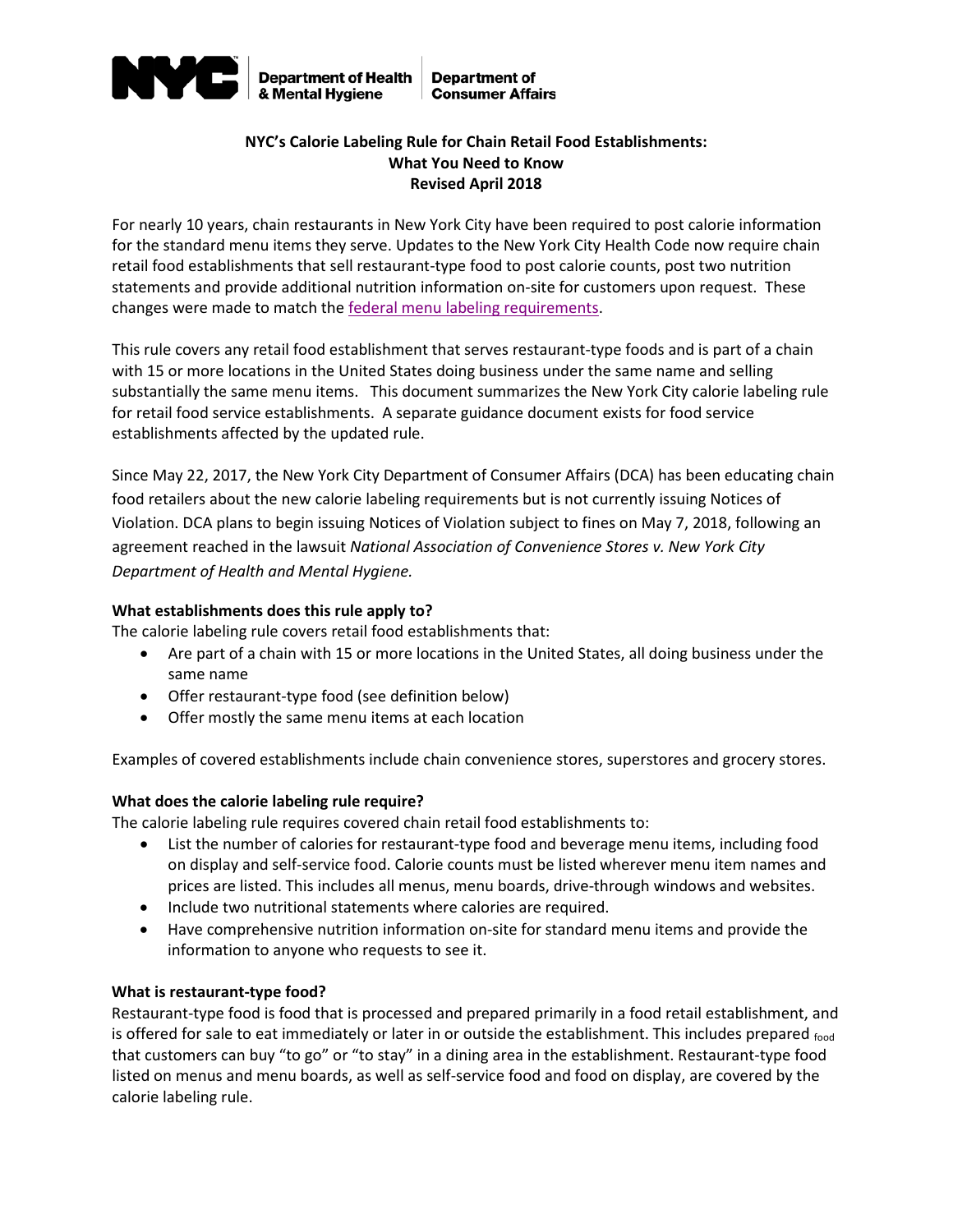

*Exception*: Cold prepared foods that are sold from behind a deli counter, do not appear on a menu or menu board, and require further preparation by consumers before eating are *not* **considered restaurant-type food and are** *not* **covered by the calorie labeling rule.**

#### **What is self-service food?**

Self-service food is restaurant-type food that is available in a salad bar, buffet line, cafeteria or similar self-service facility that customers serve to themselves. This includes beverages that are self-service.

#### **What is food on display?**

Food on display is restaurant-type food that customers see before making their selection. *Exception*: Food that requires additional preparation by customers before eating is *not* covered by the calorie labeling rule.

#### **What is a standard menu item?\***

A standard menu item is any individual food item, or combination of food items, that is routinely listed or displayed on a menu or menu board of a covered establishment.

#### **What are the two required nutrition statements?**

The two nutrition statements are:

- 1. "2,000 calories a day is used for general nutrition advice, but calorie needs vary."
- 2. "Additional nutritional information available upon request."

These statements must be clearly visible and prominent on menus and menu boards. For menus, the calorie statement (statement 1 above) must appear on each page of the menu. For menu boards, the two required nutrition statements must be visible to customers viewing the menu board when ordering. They can appear on every panel of the board, but this is not required. If the statements are not on every panel, they must be visible to a customer viewing any item listed on the board. For self-service foods and foods on display, these statements may be listed on an individual sign next to the food itself; on a separate, larger sign near the food that the customer can easily read when ordering; or on a large menu board that the consumer can easily read when ordering.

## **Is there a different nutrition statement for children's menus?**

For children's menus, the following statements can replace or be added to the first nutrition statement above:

- "1,200 to 1,400 calories a day is used for general nutrition advice for children ages 4 to 8 years, but calorie needs vary."
- "1,200 to 1,400 calories a day is used for general nutrition advice for children ages 4 to 8 years and 1,400 to 2,000 calories a day for children ages 9 to 13 years, but calorie needs vary."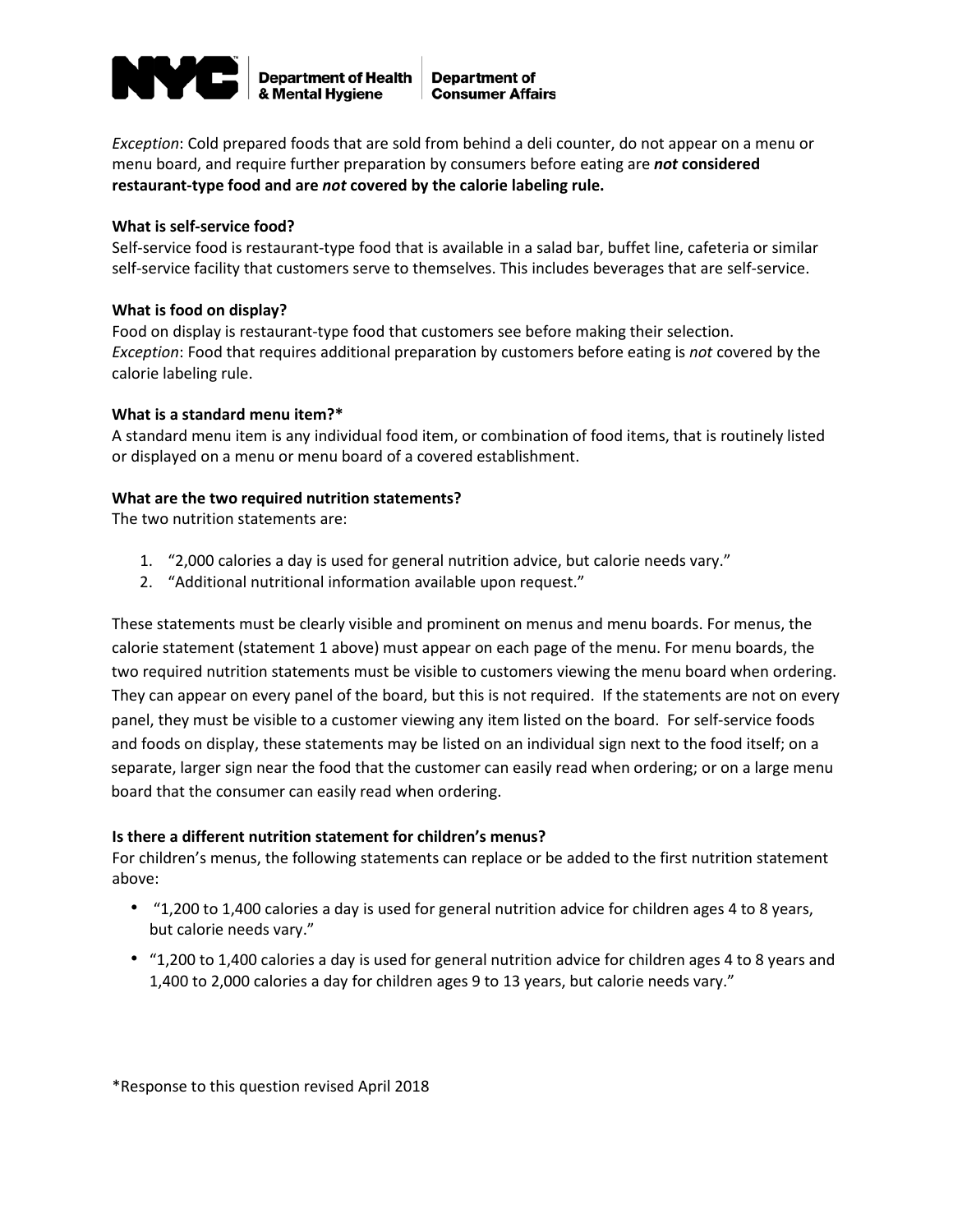

**Department of Health** & Mental Hygiene

**Department of Consumer Affairs** 

## **What additional nutrition information must be available to customers upon request?**

Establishments must have additional nutrition information on-site for standard menu items. This information must be provided to customers upon request. The information must be listed in this order and use these measurements: total calories (cal), calories from fat (fat cal), total fat (g), saturated fat (g), trans fat (g), cholesterol (mg), sodium (mg), total carbohydrates (g), dietary fiber (g), sugar (g) and protein (g).

This information can appear on a counter card, sign, poster, handout or electronic device (e.g., at a kiosk or other device on the premises), or in a booklet, loose-leaf binder, menu or other similar means.

## **Where should establishments post calorie information?**

Establishments must post calories on the primary writing that customers use to order. A primary writing:

- Lists a menu item name or an image of a menu item;
- Lists the price of a menu item, and;
- Can be used by customers to order at the time they are viewing it.

There can be more than one primary writing per location. Examples include menus, menu boards and drive-through windows.

- Menus may come in various forms, including booklets, pamphlets, single sheets of paper or electronic screens.
- Menus can include breakfast, lunch and dinner menus; dessert menus; beverage menus; children's menus; other specialty menus; menus on an electronic device (e.g., at a kiosk or other device on the premises); online menus.

#### **Are advertisements that contain food items and prices considered a menu?\***

The rule requires establishments to display calorie information on primary menus and menu boards that can be used to place an order. The requirement generally does not apply to promotional materials. However, calorie information must be displayed on materials that can be used to place an order.

For example, a customer may choose to order an item after seeing a poster listing the item and its price at a deli counter; this poster must display the calorie information if the information is not otherwise posted at the counter (e.g., on a menu board or food package). However, a similar poster, that can be seen outside of the establishment but is not used to place an order, would not need to list calorie information.

#### **How should establishments post calorie information?**

- List the number of calories next to the name or price of the menu item.
- Place the word "Calories" or "Cal" either next to the number of calories for each individual menu item or above a column that lists the number of calories for each menu item.
- Use the same type (point) size for calorie information and the menu item or price.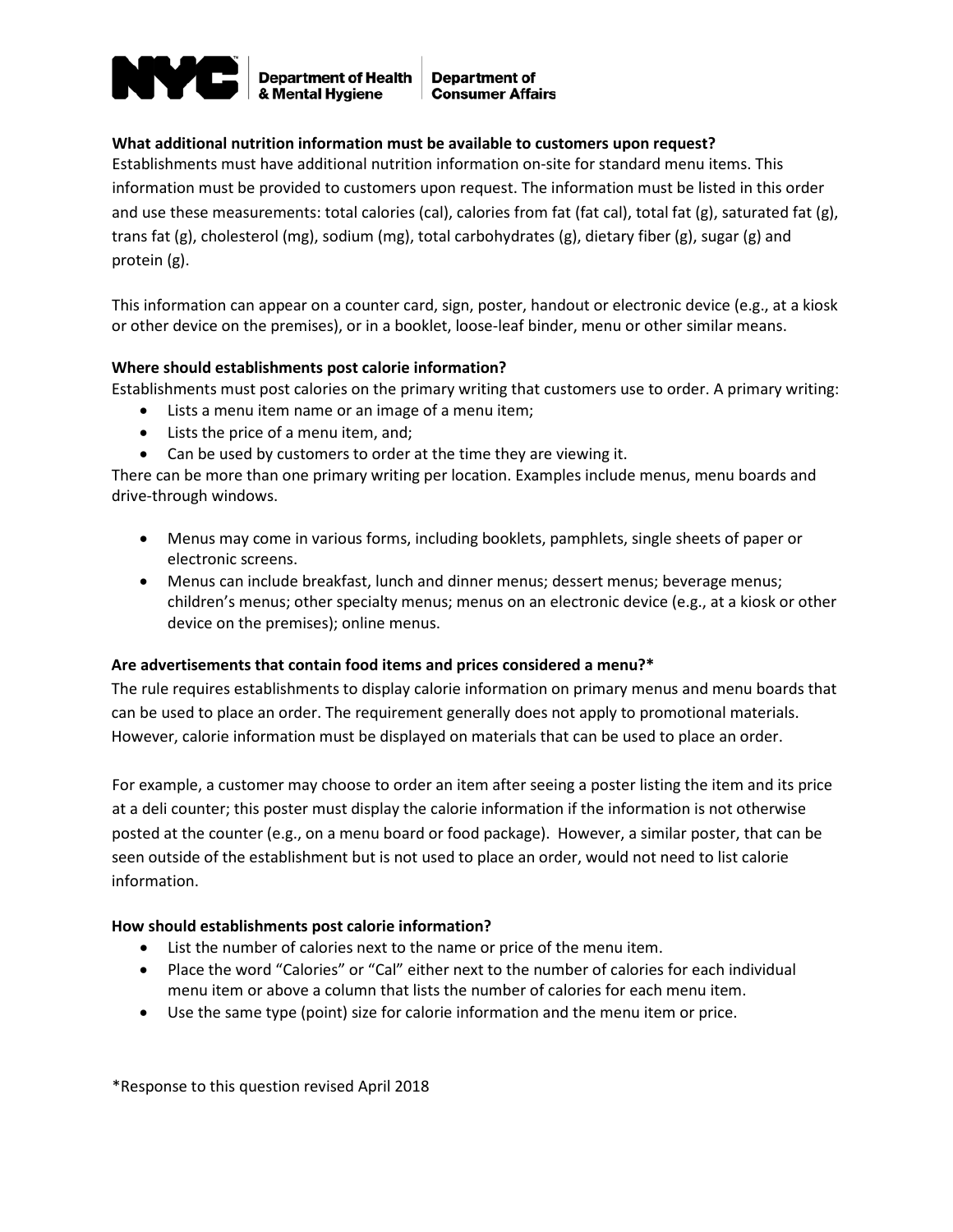

**Department of Health** & Mental Hygiene

**Department of Consumer Affairs** 

• Use the same color for calorie information and the menu item or price. You may use a different color for calorie information if it is as prominent as the color used for the menu item or price.

#### **How should establishments calculate the calorie content of menu items?\***

Calorie values must be based on a reliable method of analysis, including laboratory testing, values listed in cookbooks or nutrient databases, such as the United States Department of Agriculture (USDA) National Nutrient Database for Standard Reference. You can round calorie values to the nearest 10 calories for values above 50 calories, and to the nearest five (5) calories for values 50 calories and under. You may declare zero (0) calories for any item containing fewer than five (5) calories.

## **How should establishments list calorie information for multiple-serving menu items?**

For multiple-serving menu and menu board items (e.g., a large pizza or a bucket of chicken wings), establishments can either post calories for the entire item or for a discrete serving unit. If posting calories for a serving unit, the unit must be identified on the menu or menu board. This unit should reflect a portion of the food item that an individual would be expected to consume.

The calorie information listed must be based on how the item is usually prepared and offered for sale; each establishment is responsible for determining this. Below is an example:

| Item                | Cal  | <b>Price</b> |
|---------------------|------|--------------|
| Medium Cheese Pizza | 1680 | \$12.99      |

**OR**

| Item                | Cal                     | <b>Price</b> |
|---------------------|-------------------------|--------------|
| Medium Cheese Pizza | 210 Cal/slice, 8 slices | \$12.99      |

## **How should establishments list calorie information for combination meals with choices?**

There are separate requirements for meals with only two possible combinations and for meals with three or more possible combinations.

# **For a meal with only two combinations (e.g., an item offered with a choice of two sides)**, list the number of calories for each option, with a slash separating the two different calorie counts:

| Item                                       | Cal | <b>Price</b> |
|--------------------------------------------|-----|--------------|
| BLT sandwich with apple or chips   590/660 |     | \$8.99       |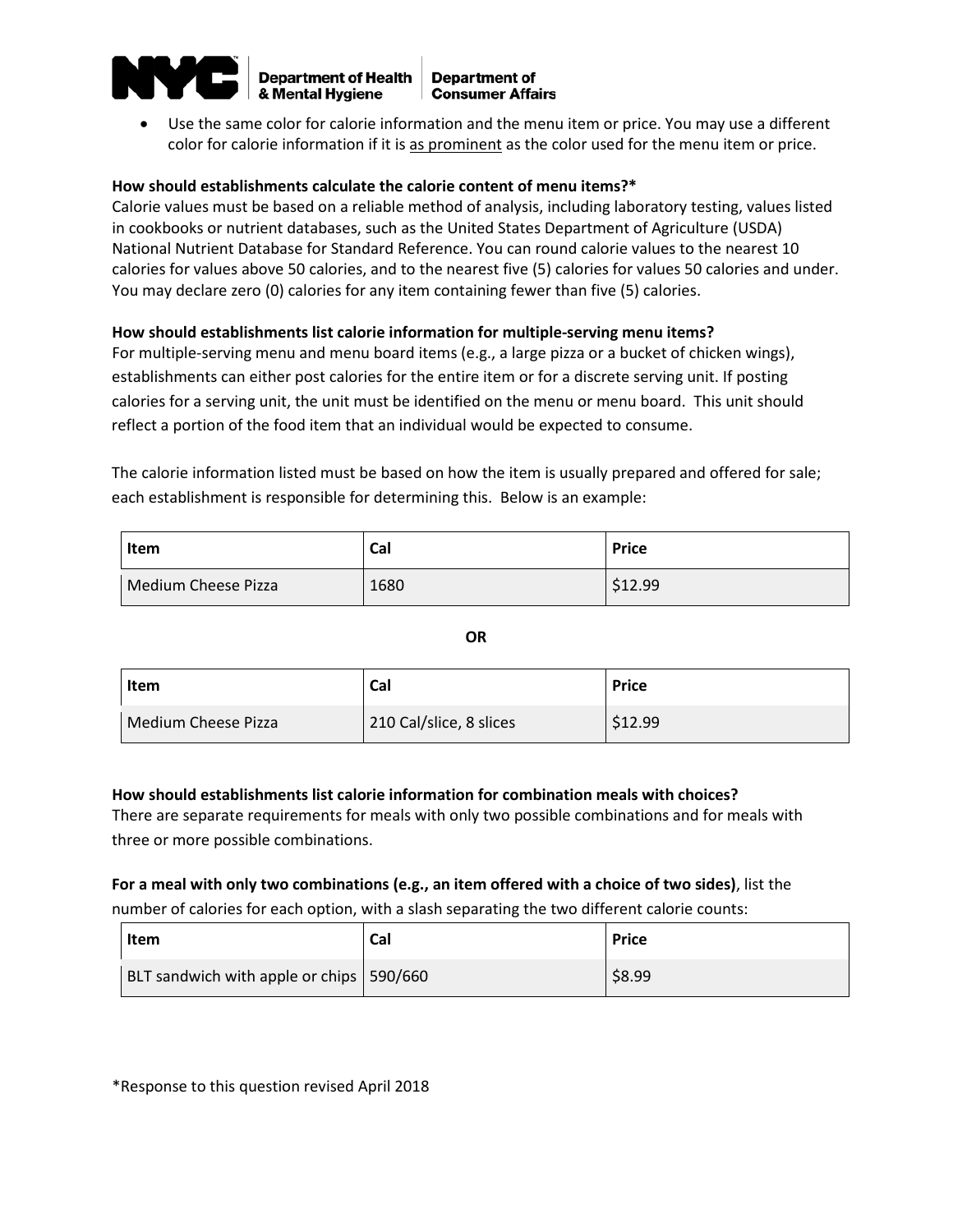

**For a meal with three or more possible combinations**, list the number of calories as a range showing the minimum and maximum calories for all combinations:

| Item                                            | Cal         | <b>Price</b> |
|-------------------------------------------------|-------------|--------------|
| BLT sandwich with apple, side<br>salad or chips | $590 - 660$ | \$8.99       |

## **How should establishments list calorie information for menu items with a choice of toppings?**

For a menu item with a choice of toppings (e.g., a scoop of ice cream), list the calories for the item without toppings and post separate calorie information for each topping option:

| Item                           | Cal | <b>Price</b> |
|--------------------------------|-----|--------------|
| Chocolate ice cream, per scoop | 250 | \$4.50       |
| Toppings                       |     |              |
| Peanuts, 1 oz.                 | 150 |              |
| Sprinkles, 1 tbsp.             | 20  |              |
| Hot fudge, 1 oz.               | 65  |              |

# **How should establishments list calorie information for self-service food and beverages and food on display?\***

For self-service food and food on display offered in a discrete unit, establishments must post the total number of calories in the item as it is usually prepared and offered for sale. For self-service food and food on display not offered for sale in a discrete unit, the calories should be posted for a standard scoop or cup size. The discrete serving unit must be included in the calorie posting.

Establishments can display the calorie information in a variety of ways, as long as the consumer can view the item name, number of calories and serving or unit size when choosing that item. Calorie information may appear on a sign near and clearly associated with the food item or it may be attached to a sneeze guard directly above the item. If a sign or a placard on a sneeze guard lists calorie information for more than one food item, it must be located where the customer reading it can see all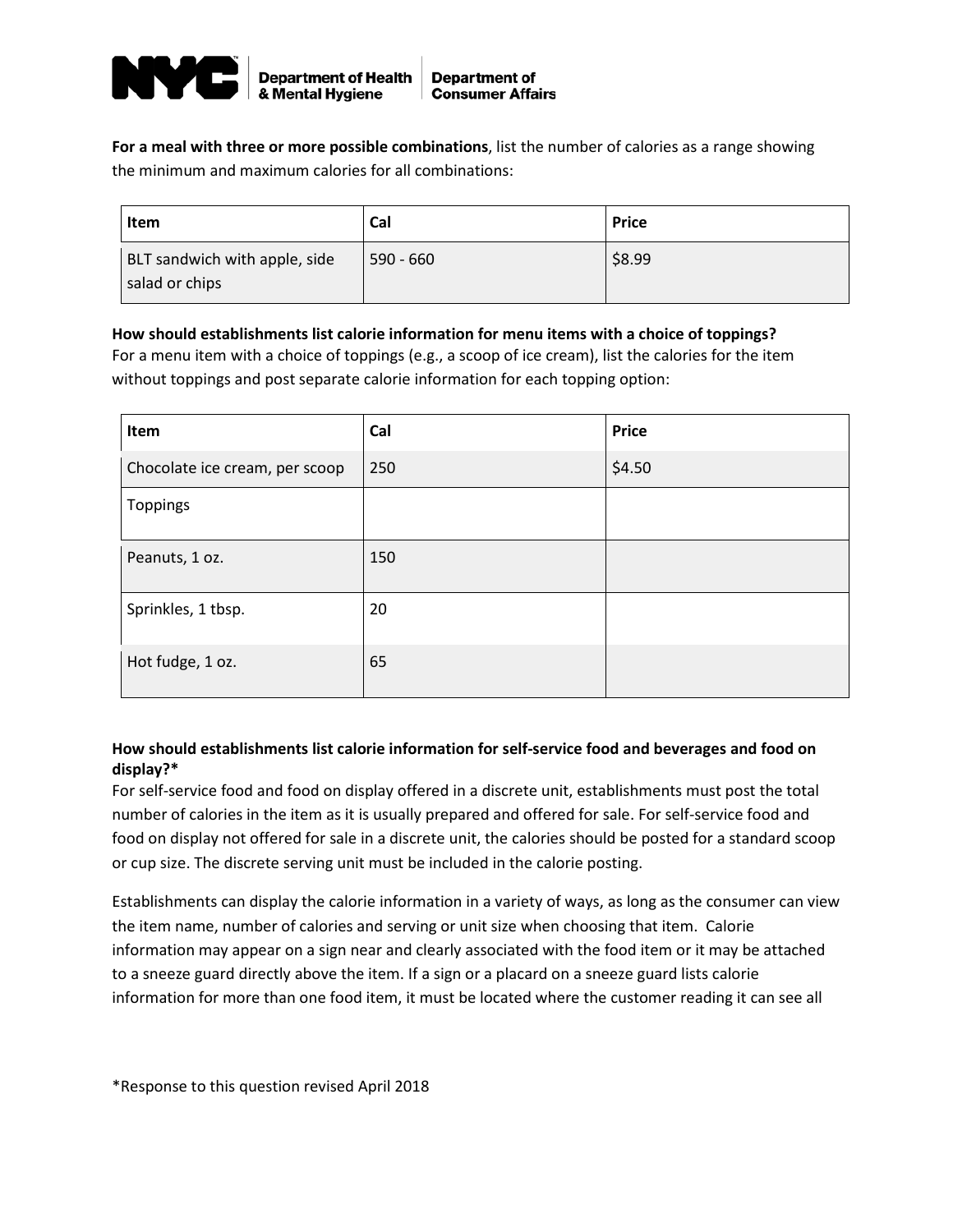

**Department of Health** & Mental Hygiene

of the food items for which calories are listed. Examples of how to post calorie information for selfservice food and food on display can be found in the [federal menu labeling guidance.](http://www.fda.gov/downloads/Food/GuidanceRegulation/GuidanceDocumentsRegulatoryInformation/UCM583492.pdf)

For self-service beverages, calorie postings must include the total number of fluid ounces in the cup indicated by the term "fluid ounces" and, if applicable, a description of cup size (e.g., small, medium, etc.).

# **Do establishments need to post calorie information for grab-and-go items with Nutrition Fact labels or front-of-package calorie information?\***

A Nutrition Fact label or front-of-package calorie information satisfies the calorie labeling requirements. If a grab-and-go item has a Nutrition Fact label or front-of-package calorie information that a consumer can view before purchasing, the establishment is not required to post additional calorie information.

# **Are separately owned and operated businesses located within other establishments required to comply with the rule?**

Separately owned and operated businesses must comply with the calorie labeling requirements if they require a Health Department permit, and are part of a chain with 15 or more locations nationwide doing business under the same name and selling substantially the same menu items.

# **Are food co-ops operating under the same name but not carrying substantially the same menu items required to comply with the rule?**

No, co-ops operating under the same name, but not carrying substantially the same menu items, are not covered by the calorie labeling requirements.

# **Do establishments need to post calorie information for temporary menu items?**

Calories do not need to be posted for temporary menu items. Temporary menu items are defined as items offered for fewer than 60 days per calendar year. Establishments do not need to list calories for foods that are offered for fewer than 90 consecutive days as part of consumer acceptance testing.

# **Are establishments with 15 to 19 locations nationwide required to comply with the rule?**

Yes. The NYC calorie labeling requirements cover any establishment that is part of a chain of 15 or more locations doing business under the same name nationwide. These establishments are required to comply with the NYC rule even if they are not subject to federal requirements.

# **How does the Health Department interpret the phrase "substantially the same menu items"?**

The phrase "substantially the same menu items" means that all chain locations use standardized ingredients, recipes and preparation methods for their menu items. The Health Department may conduct a case-by-case review to determine whether covered establishments serve substantially the same menu items.